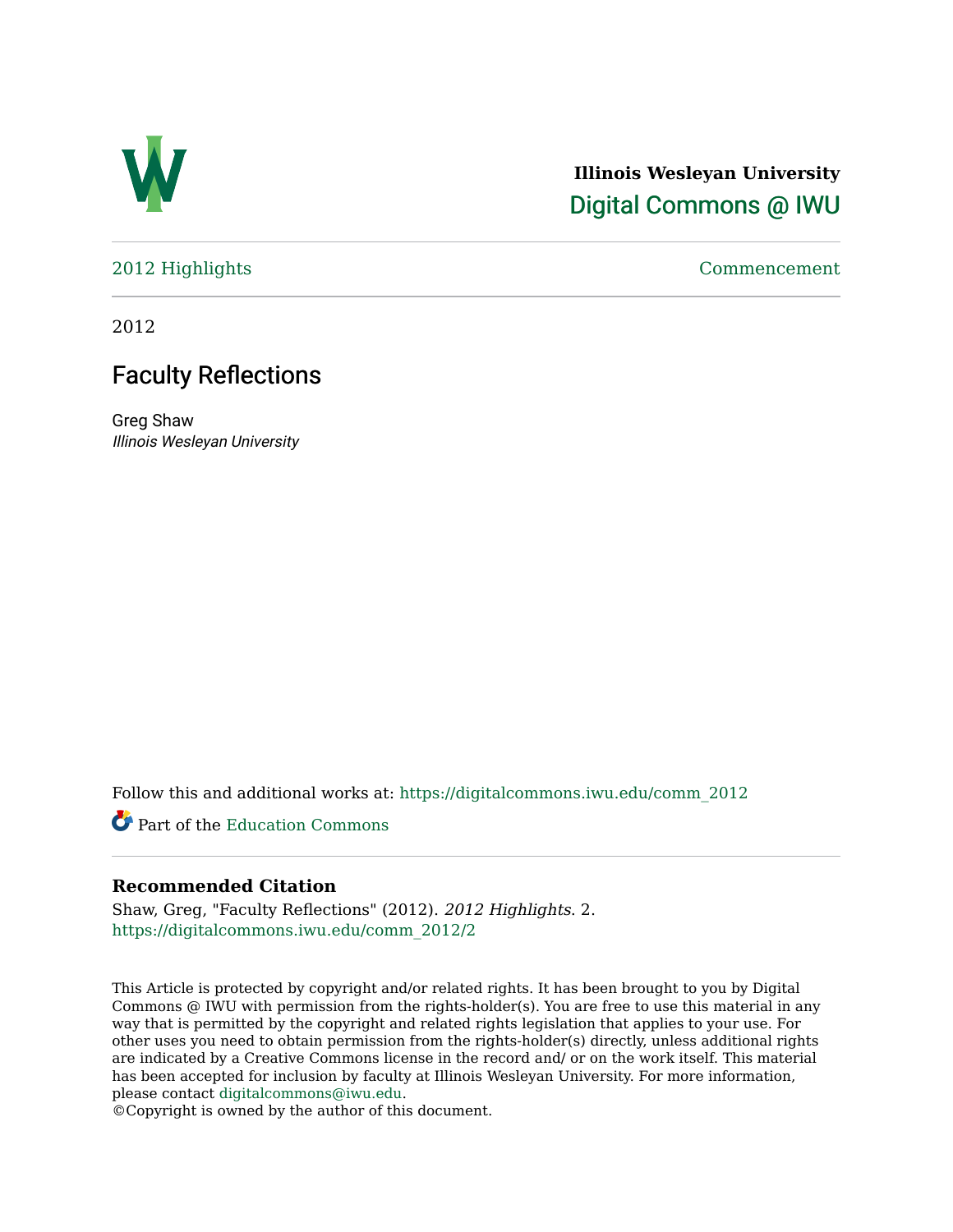## **Faculty Reflections**

#### **Greg Shaw**

#### **Professor of Political Science The 2012 Student Senate Professor of the Year**

#### **Sunday, April 29, 2012**

Good afternoon, and congratulations for getting to this day. I'm touched by your recognition. You know, winning this award while on sabbatical is a bit odd. I suppose that one interpretation is that you're trying to tell President Wilson that he should give me more time to read, and write, and think. I'll try **not** to interpret this as a case of you telling me that you like me … to be a few blocks that way. In any case, thank you.

I've been asked to be brief, so I'll get right to it.

For each of you, being here today is somewhat improbable. As biologists will tell you, from your very beginning, one-half of your biological material started out as 1 of something like 250 million sperm. Why that one? … Completely improbable. Many of you went on to enjoy being raised in families with higher-than-average income, education, opportunity, and perhaps determination to help you get into a place like Illinois Wesleyan. Again, a somewhat improbable accident of birth. From there, your probabilities improved and you came to occupy a seat here, along with the 85% of your entering class that has reached graduation. This achievement was perhaps less improbable, given your motivation to stop paying tuition bills, but also yourcourage and creativity.

My friends, courage and creativity are important parts of what has made the improbable, more probable. (Of course, there's still that accident of birth thing.) I firmly believe that the courageous habit of thinking BIG accounts for much of the difference between college graduates who change the world and those who merely survive it. Up to now, your families and teachers have gone out of their ways to provide you with opportunities. From here on out, however, opportunity will probably knock on your door a lot less. From here on out, it's going to be up to **you** to make your **own**opportunities, and to have the courage and creativity to do BIG things with them. Tell yourself that you can lead your basketball team to a national championship, like Amy Burton, Britney Hasselbring, Olivia Lett, and Karen Solari. Swing for the fences, like Hank Aaron … or, Albert Pujols, if you're not sure who Hank Aaron is. And borrowing from the 13th century Persian thinker, Rumi: start a large, foolish project, like Noah and his ark.

Now, most of you have the intellectual and emotional wherewithal to wander into viable careers without too much drama. But if you're really going to make a difference – and many of you will – you'll need to muster the courage and creativity to think BIG on a regular basis. This Great Recession may be a minor hindrance, but a lack of courage and creativity will be lethal to the highest ambitions that you have allowed yourself to consider.

As you know, the world is full of really difficult problems. When it comes to developing BIG solutions, there will be no shortage of people and situations that tell you that it can't be done. I believe that's counter-productive thinking, and I think that somewhere inside of you, you know it